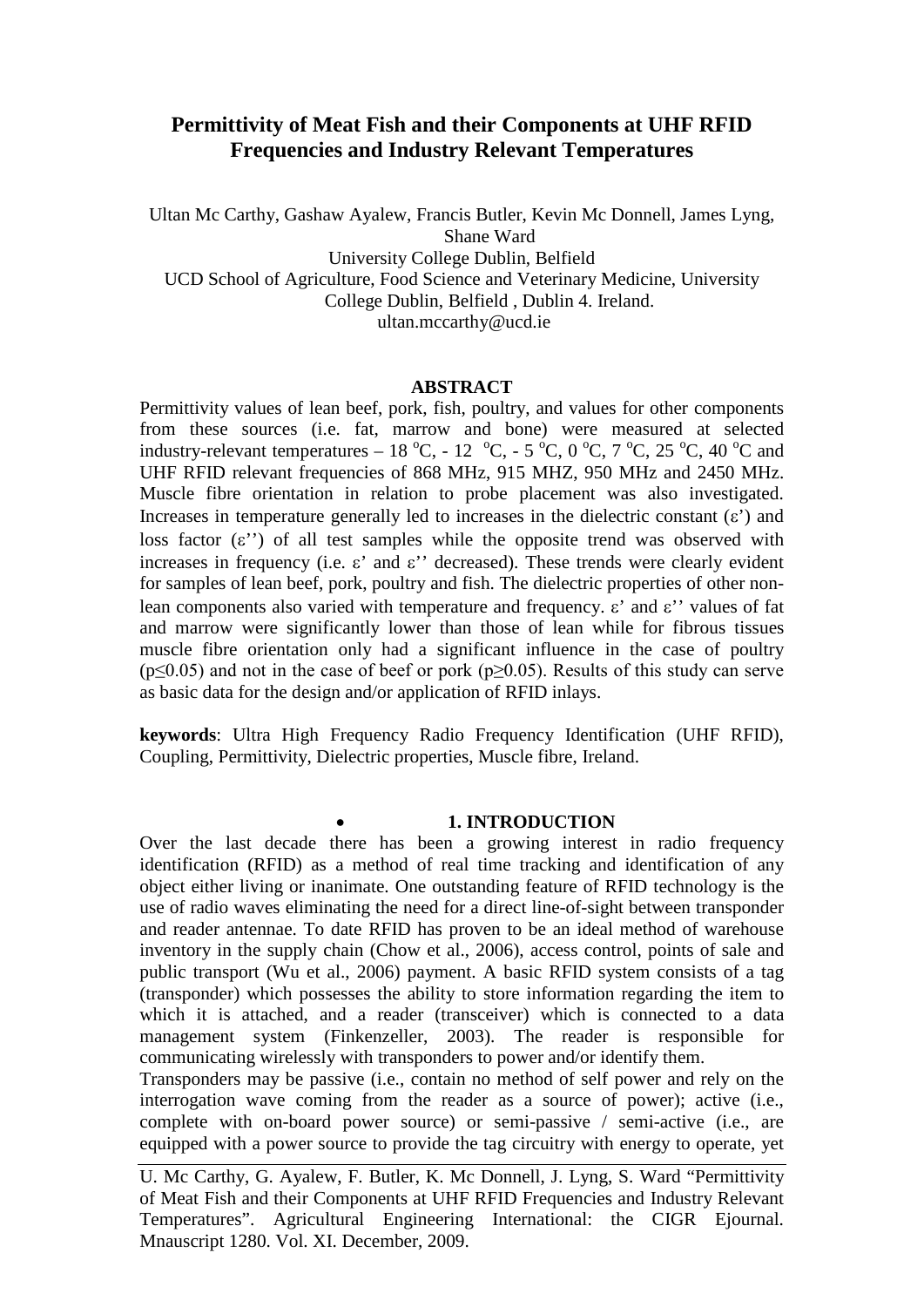rely on the interrogation wave for communicating with the reader antenna) (Glover & Himanshu, 2006). Transponders are also available in a variety of shapes, sizes and functional properties. Active and semi-active RFID tags offer additional capability to record processing, storage and/or transportation conditions such as temperature and relative humidity (Lahiri, 2006), thus ensuring a safe hygienic final product.

RFID frequency standards vary considerably with each variation suited to a particular application. For instance, 134.0 KHz has been allocated to animal identification (Kampers et al., 1999) according to ISO Standards 11784, 11785 and 14223 (advanced transponders) (Lahiri, 2006); and both 13.56 MHz high frequency (HF) followed by 860 – 960 MHz (UHF) ultra high frequency. (ISM) industrial, scientific and medical frequency bands have been allocated for RFID item level tracking according to ISO Standards 14443, 15693 and 18000, respectively. The 2450 MHz RFID band is also governed by the ISO / IEC 18000 Part 4, Mode 1 Standard (Intermec, 2007). Compared to their lower frequency counterparts, RFID systems in the UHF and the microwave (2.45 GHz) bands have the advantage of operating at their electromagnetic far field regions at relatively smaller distances from the tag, thereby enhancing their range of detection (Glidden et al., 2004). Ultra high frequency (UHF) radio frequency identification (RFID) operates at different frequency bands governed by geographical regions throughout the world; 865.6 – 867.6 MHz (in selected countries in Europe), and 902 – 928 MHz in the USA (Lehpamer, 2008).

UHF RFID is not without its disadvantages; the coupling between a UHF tag and a reader is greatly reduced in the presence of metals and water due to reflection and attenuation of the propagating electromagnetic wave, respectively (Lahiri, 2006). It has also been reported that UHF RFID applications have been less successful compared to HF RFID in the pharmaceutical industry due to losses in biomaterials (Philips Semiconductors, 2004). Previous work has also shown that meat samples with bone have demonstrated better coupling capabilities between transponder and transceiver, than similar masses of meat without bone (Ayalew et al., 2006; Mc Carthy et al., 2009b). Another drawback associated with the coupling capabilities of UHF RFID relates to tag detuning due to materials different from those at design in the immediate environment of the transponder (Sweeney, 2007; Mc Carthy et al., 2009a)

Permittivity of meat at these particular frequencies is missing from the literature, as UHF RFID tracking is an area of active research and development, and even more so in its applications in food in general and meat in particular (Ayalew et al., 2006). Therefore, the determination of permittivity values for meat and its constituents will be useful in the design of RFID tag inlays with specific applications to meat and derivative products.

The dependence of permittivity of substances on temperature is an established phenomenon which Ramo et al. (1984) attribute mainly to the decrease, with increased temperature, of viscous damping of the permanent dipole contribution to polarisability. Zhang et al. (2004), in a study conducted on a variety of meat batters; and Sipahioglu et al. (2003), in a study on ham; reported that temperature had a significant effect on the dielectric properties of meat. This phenomenon is important in relation to meat traceability in that meat must be kept at a temperature of not more than 4  $\rm{^{\circ}C}$  (poultry) and 7  $\rm{^{\circ}C}$  (all other meats) during cutting, boning, trimming and packaging; and stored frozen to -18 ºC under EU regulation (European Commission,

U. Mc Carthy, G. Ayalew, F. Butler, K. Mc Donnell, J. Lyng, S. Ward "Permittivity of Meat Fish and their Components at UHF RFID Frequencies and Industry Relevant Temperatures". Agricultural Engineering International: the CIGR Ejournal. Mnauscript 1280. Vol. XI. December, 2009.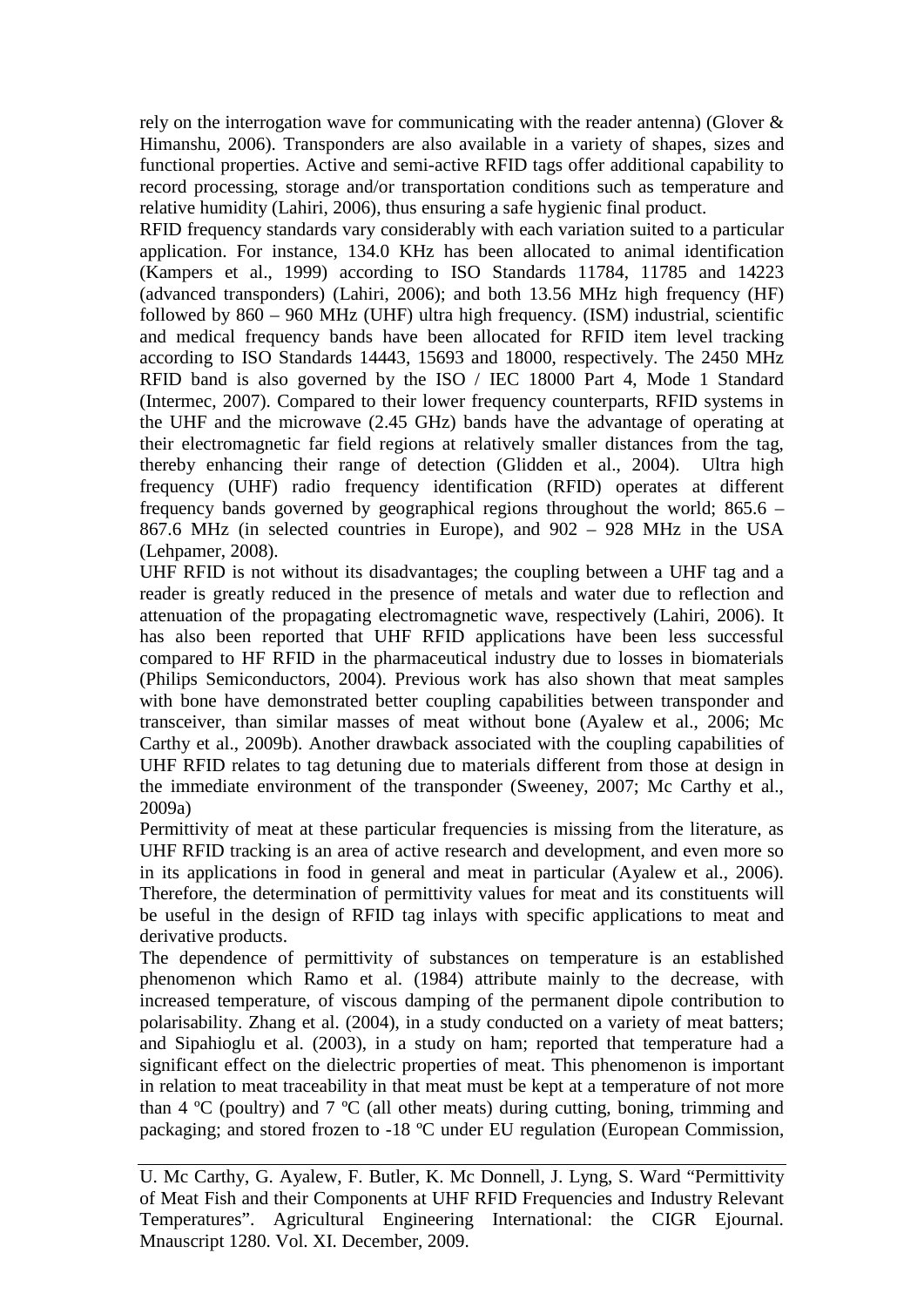2004). Other temperatures may be imposed due to plant-specific HACCP plans. Accordingly, the study of permittivity at relevant temperatures would be of importance in the application of RFID to meat along the supply chain.

The effects of orientation of muscle fibres in relation to the electromagnetic fields is also of interest as dielectric dispersion depends on membrane effects (Kuang & Nelson, 1997). This may also prove to be an important operational characteristic in terms of tag location in relation to muscle fibre orientation during RFID system coupling.

The composition of meat varies according to anatomical location (Shirsat et al., 2004). Although it would be practically impossible to determine, composition in real time, permittivity data on constituents of meat should be useful to serve as a rough guide to the permittivity of a portion of meat given a particular cut.

This study aimed at the examination of dielectric properties of meat and its constituents at temperatures of practical interest at RFID related frequencies. The effect of muscle fibre orientation in relation to the electric field will also be investigated.

# **2. MATERIALS AND METHODS**

# **2.1 Samples**

Commercially available samples were used for all trials. Meat types included beef loin (BF), pork loin (PK), salmon (FS) and chicken breast (PT). Constituents were designated as muscle (M), bone marrow (MW) and fat (FT). Fat samples were derived from beef and pork samples only. Marrow samples were collected from a beef source only. All visible fat was removed form all muscle samples prior to freezing and permittivity measurements. Fat samples were obtained from both bovine and swine sources. Marrow samples were manually extracted from a bovine source for analysis.

# **2.2 Instrumentation**

Permittivity measurements were made using a Hewlett-Packard network analyser (Model 8714 ET, Agilent Technologies, California, USA) in conjunction with Agilent Technologies open ended co-axial probe (Model 85070C) between 0.3 and 3.0 GHz. Calibration of the system was carried out at regular intervals during data acquisition, as per manual. Data was acquired with the aid of an Agilent Technologies 85070C software package. All Statistical analyses were carried out using Minitab Version 13 (Minitab, UK), using p-values of t-Stat at 95 % confidence level in all cases.

# **2.3 Measurment Procedure**

All test samples were contained to fill 140 ml plastic (King Ireland, Dublin Ireland) sample cups immediately after purchase. Samples were initially frozen to  $-18$  °C in a sub-zero water-bath (Grant Instruments (Cambridge) LTD; Shepreth Cambridgeshire SG8 6GB, England). Temperatures of up to 40  $^{\circ}$ C were achieved in a commercially available water bath. Once placed in the water bath all samples were allotted a temperature equilibrium period of 8 hours. Each water bath was covered with a purpose built styrofoam lid to minimize temperature fluctuations. Dielectric measurements were carried out as per Zhang et al. (2004) in a controlled temperature laboratory to ensure accuracy. Samples were kept in shape using a custom built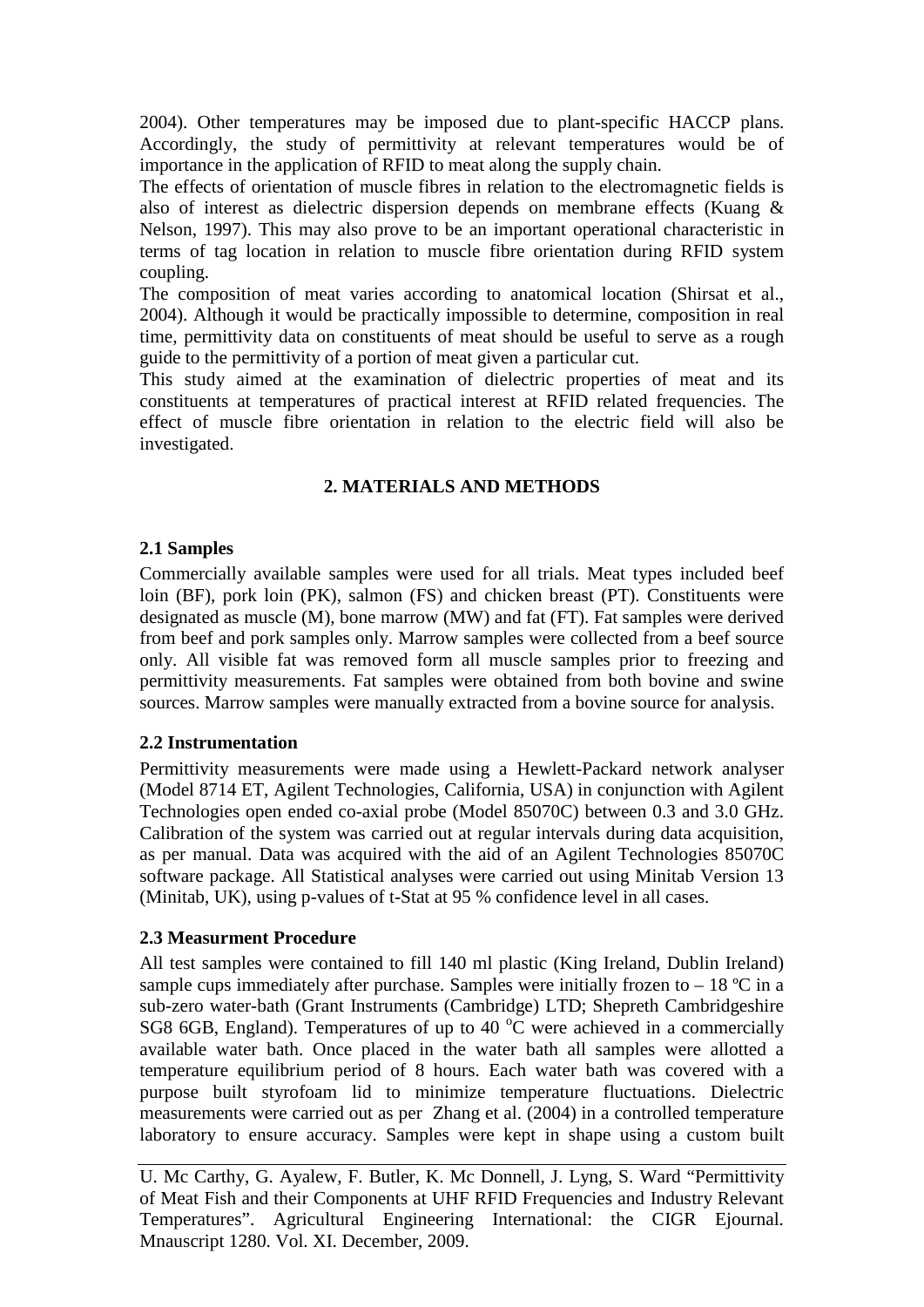clamping system to ensure one single side of the sample remained perfectly flat thus ensuring full contact with the co-axial probe during data acquisition.

Permittivity measurements were made at 868, 915, 950 and 2450 MHz. Measurements were taken at five randomly selected sites on a single sample face. Each sample was stored in the water bath prior to and immediately after analysis to minimise temperature fluctuations. Beef, pork and poultry samples were also analysed for meat fibre orientation. Each muscle sample was placed either transversely (TR) or axially (AX) in relation to the axis of the co-axial probe determined through visual inspection of the sample - visually depicted in Figure 1a and Figure 1b respectively.

The above procedure was repeated for each of the following temperatures - 18, - 12, - 5, 0, 7, 25 and 40 ºC. While - 18, and 7 ºC are due to processing and storage related regulations, 40 ºC was selected to approximate body temperature at the point of kill. This was to monitor any changes that may occur in the dielectric properties between initial body temperature and specific processing temperatures. 25 ºC was selected as it is generally accepted to be room temperature. 0 ºC was included as it represents the freezing temperature of water.  $-12$  and  $-5$  °C were selected to monitor sub-zero changes in the dielectric properties of test samples which may be useful to UHF RFID application in the case of frozen meat. Each sample was prepared and analysed in duplicate.



U. Mc Carthy, G. Ayalew, F. Butler, K. Mc Donnell, J. Lyng, S. Ward "Permittivity of Meat Fish and their Components at UHF RFID Frequencies and Industry Relevant Temperatures". Agricultural Engineering International: the CIGR Ejournal. Mnauscript 1280. Vol. XI. December, 2009.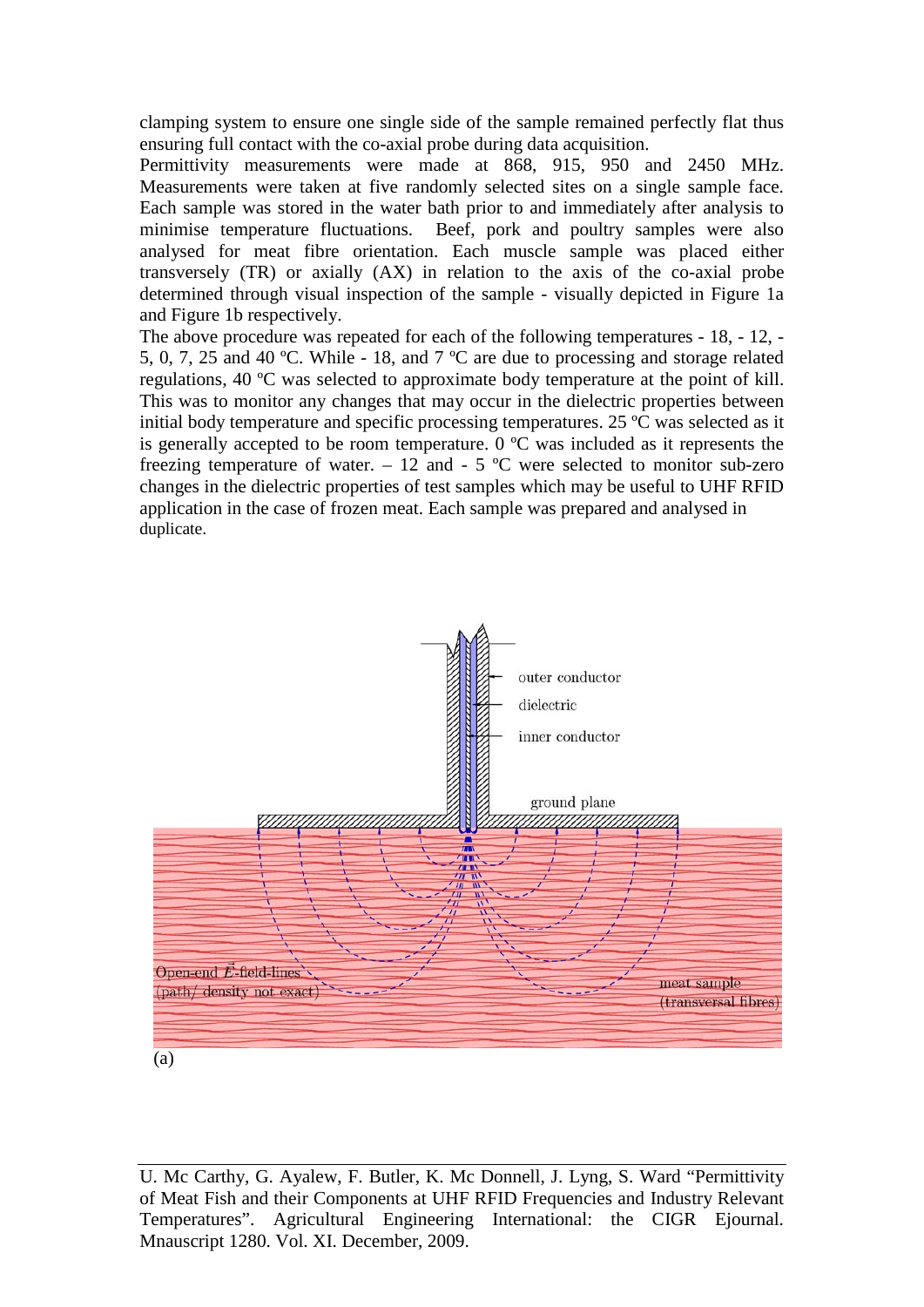

Figure 1 Meat fibre orientation (a) transverse (b) axial.

# **3. RESULTS**

The mean dielectric constants of all test samples are plotted as functions of RFID relevant frequencies and at a temperature of 7 ºC in Figure 2. Figure 3 shows the plot of the corresponding mean loss factor values plotted in figure 2. The mean dielectric constant of beef and its components at 868, 915, 950 and 2450 MHz are plotted in Figure 4 as functions of temperature with corresponding loss factor values plotted in Figure 5. Figure 6 shows the mean dielectric constants of all test samples at 868 MHz as functions of temperature with corresponding loss factor values plotted in Figure 7. The plots of similar quantities for other meat types (pork, poultry and salmon) also exhibited similar trends, but not presented to save space. In Figures 4 and 6 the maximum value of the dielectric constant of marrow has not been included in the plot area, to aid clarity. Their respective values have been included in their relevant legends. Table 1 lists the p-values obtained during muscle fiber orientation trials of beef, pork and poultry samples. Table 2 lists p-values of all the paired t-Statistics comparison of all test samples at each frequency.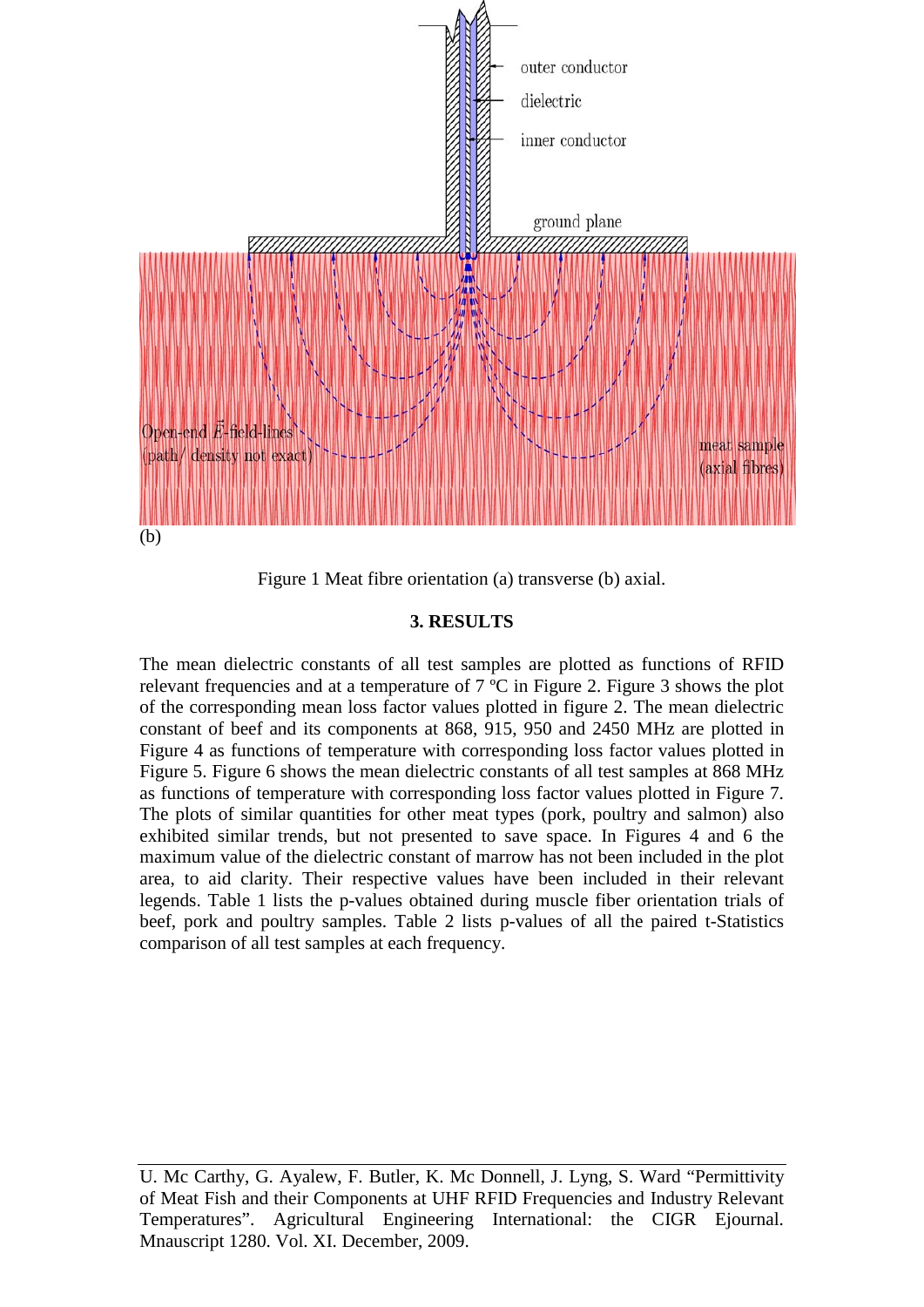

Figure 2 Mean dielectric constants of all test samples at 7 ºC as functions of RFID relevant frequencies.



Figure 3 Mean dielectric loss factors of all test samples at 7 ºC as functions of RFID relevant frequencies.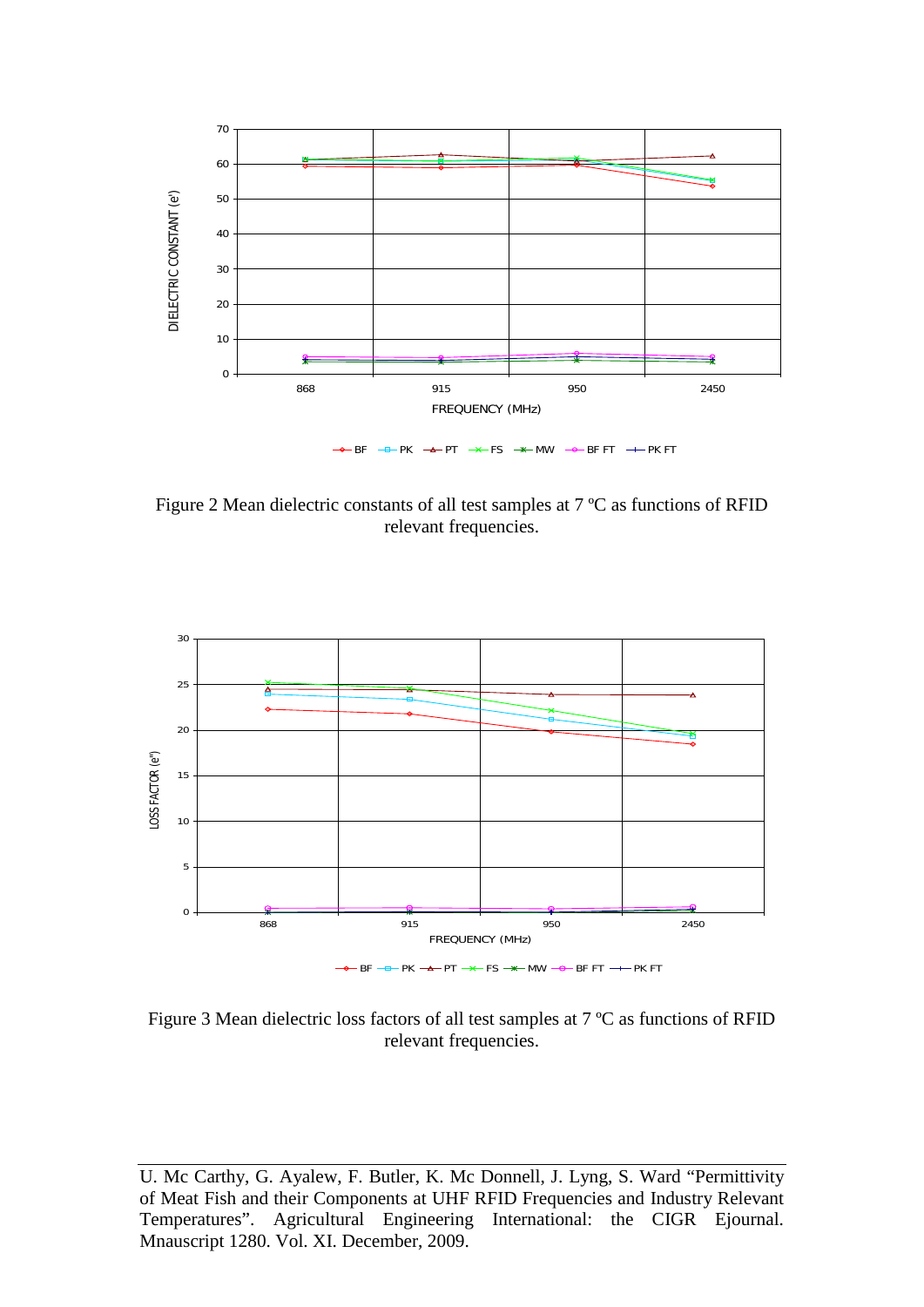

Figure 4 Mean dielectric constants of beef and its components at 868, 915, 950 and 2450 MHz as functions of temperature.



Figure 5 Mean dielectric loss factors of beef and its components at 868, 915, 950 and 2450 MHz as functions of temperature.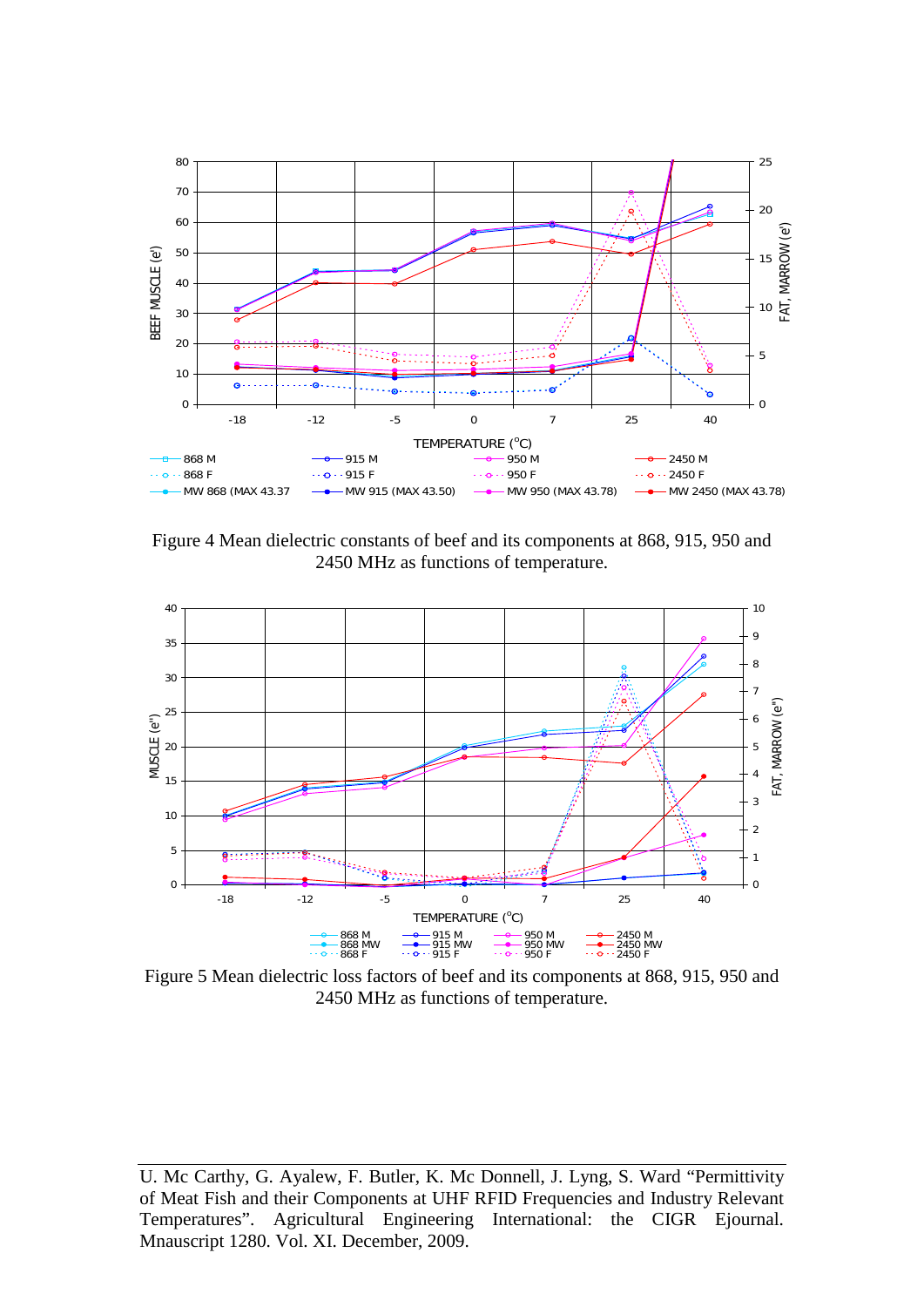

Figure 6 Mean dielectric constants of all test samples at 868 MHz as functions of temperature.



Figure 7 Mean dielectric loss factors of all test samples at 868 MHz as functions of temperature.

U. Mc Carthy, G. Ayalew, F. Butler, K. Mc Donnell, J. Lyng, S. Ward "Permittivity of Meat Fish and their Components at UHF RFID Frequencies and Industry Relevant Temperatures". Agricultural Engineering International: the CIGR Ejournal. Mnauscript 1280. Vol. XI. December, 2009.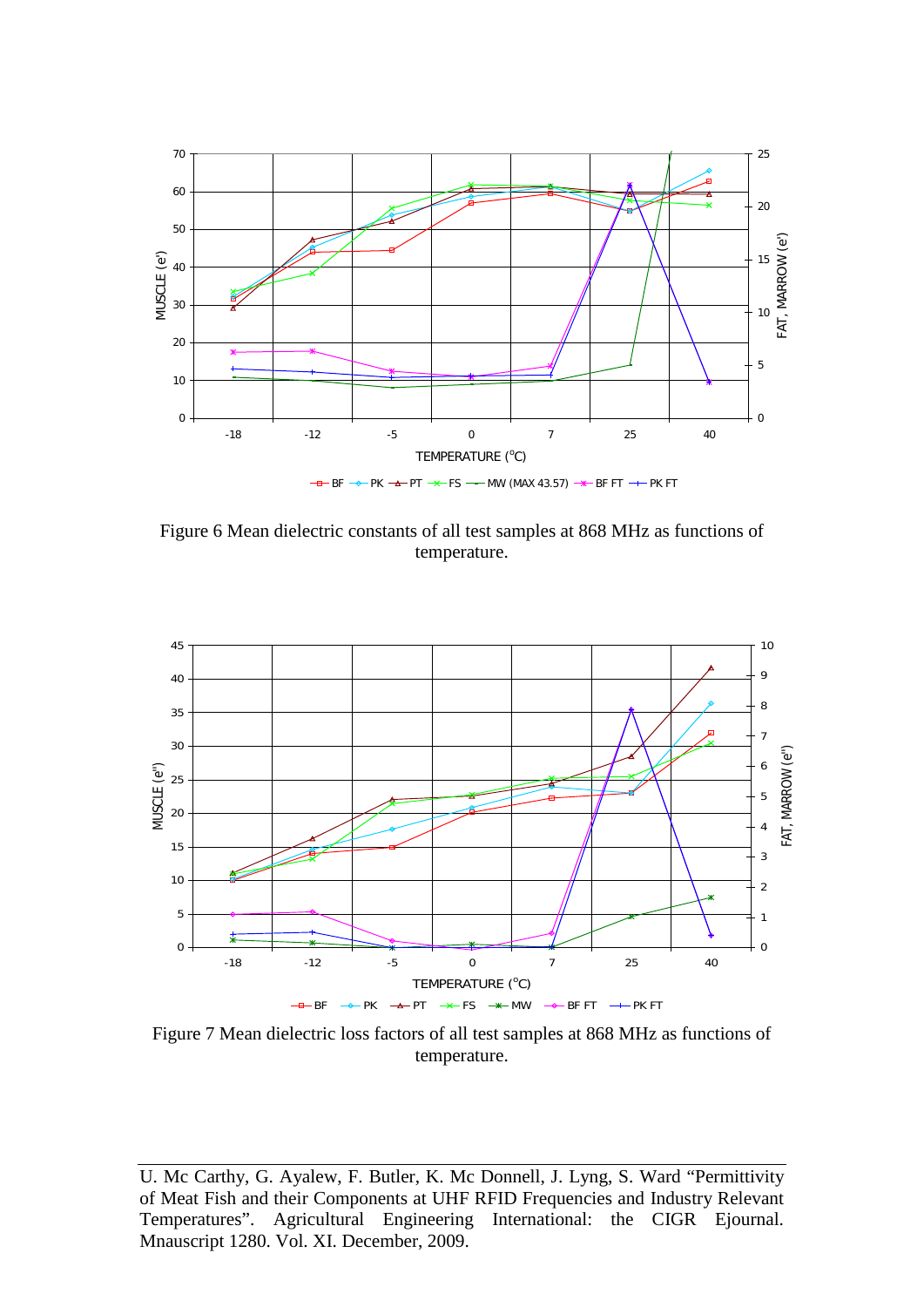| <b>FREQUENCY</b> |             | DIELECTRIC CONSTANT |         | DIELECTRIC LOSS FACTOR |             |                |  |  |  |  |  |  |
|------------------|-------------|---------------------|---------|------------------------|-------------|----------------|--|--|--|--|--|--|
| (MHz             | <b>REEF</b> | <b>PORK</b>         | POULTRY | <b>REEF</b>            | <b>PORK</b> | <b>POULTRY</b> |  |  |  |  |  |  |
| 868              | 0.088       | 0.150               | 0.003   | 0.010                  | 0.354       | 0.002          |  |  |  |  |  |  |
| 915              | 0.267       | 0.100               | 0.003   | 0.041                  | 0.208       | 0.002          |  |  |  |  |  |  |
| 950              | 0.137       | 0.123               | 0.003   | 0.346                  | 0.165       | 0.002          |  |  |  |  |  |  |
| 2450             | 0.234       | 0.104               | 0.002   | 0.346                  | 0.055       | 0.002          |  |  |  |  |  |  |

Table 1. Average p-values of a t-Statistic analysis of comparison of muscle fibre orientation axially and transversally orientated meat fibres in relation to probe axis.

### **4. DISCUSSION**

### **4.1 Frequency Dependence of Permittivity**

Referring to Figures 2 and 3, the dielectric constant and the loss factor decreased gradually with frequency for all meat muscle samples with the exception of poultry, which showed slight variations in dielectric constant and a slight decrease in loss factor. The fact that permittivity decreased gradually with frequency in this band is in agreement with the results of Brunton et al. (2006). Similar to muscle samples, loss factor values of fat and marrow samples also decreased with a frequency increase for the spectrum studied although the decrease in dielectric constant is less notable. Fat constitutes non-polar molecules, therefore, inhibiting the ability of fat to bond with a polar molecule like water (Feiner, 2006), therefore decreasing its dielectric polarisability.

These findings are again in agreement with the findings of Smith & Foster (1985), who examined fat and bone marrow from a bovine, canine and equine sources at 25 <sup>o</sup>C at frequencies of between 1 KHz and 1 GHz.

Results of t-Statistic comparison for paired samples of meat and constituents of meat over all temperatures at RFID relevant frequencies are summarized in Table 2. As is evident from the table, more significant differences in permittivity values occurred (i.e. low p-value) generally at farther apart frequencies. Similar trends have been reported by Lyng et al. (2005), who conducted trials on meat and meat ingredients including pork and pork fat at 27.12, 915 and 2450 MHz and Shirsat et al (2004) who studied the conductivity of pork samples; and Smith & Foster (1985) who used a coaxial transmission line on low moisture content tissues of bovine, canine and equine sources between the frequencies of 1 KHz and 1 GHz. Trabelsi & Nelson (2006) in another study noted that moisture plays a major role in dielectric properties during characterization of shelled peanuts through a non-destructive method of determining bulk density and moisture at frequencies ranging from 7 to 12 GHz at 24 ºC. This may be noted from the graphs that the dielectric constants of lean meat muscle tissue being made up of a large percentage (between 70 and 75 %) water Feiner (2006) are in the range of 30 – 65, that of water being  $\varepsilon = 79 - j3.8$  at 915 MHz at ambient temperature (Fletcher et al., 2005).

The loss factors on the other hand are higher than that of water ranging between 10 - 37 perhaps due to relaxation contribution by other constituents of the muscle tissue than water alone. This hypothesis is also supported by the works of Venkatesh  $\&$ Raghavan (2004), in a review paper of microwave processing of agricultural and food materials. A variation in the dielectric constant and loss factor evident from figures 2 and 3 indicate that the frequency at which an RFID system operates is crucial to its coupling capabilities.

U. Mc Carthy, G. Ayalew, F. Butler, K. Mc Donnell, J. Lyng, S. Ward "Permittivity of Meat Fish and their Components at UHF RFID Frequencies and Industry Relevant Temperatures". Agricultural Engineering International: the CIGR Ejournal. Mnauscript 1280. Vol. XI. December, 2009.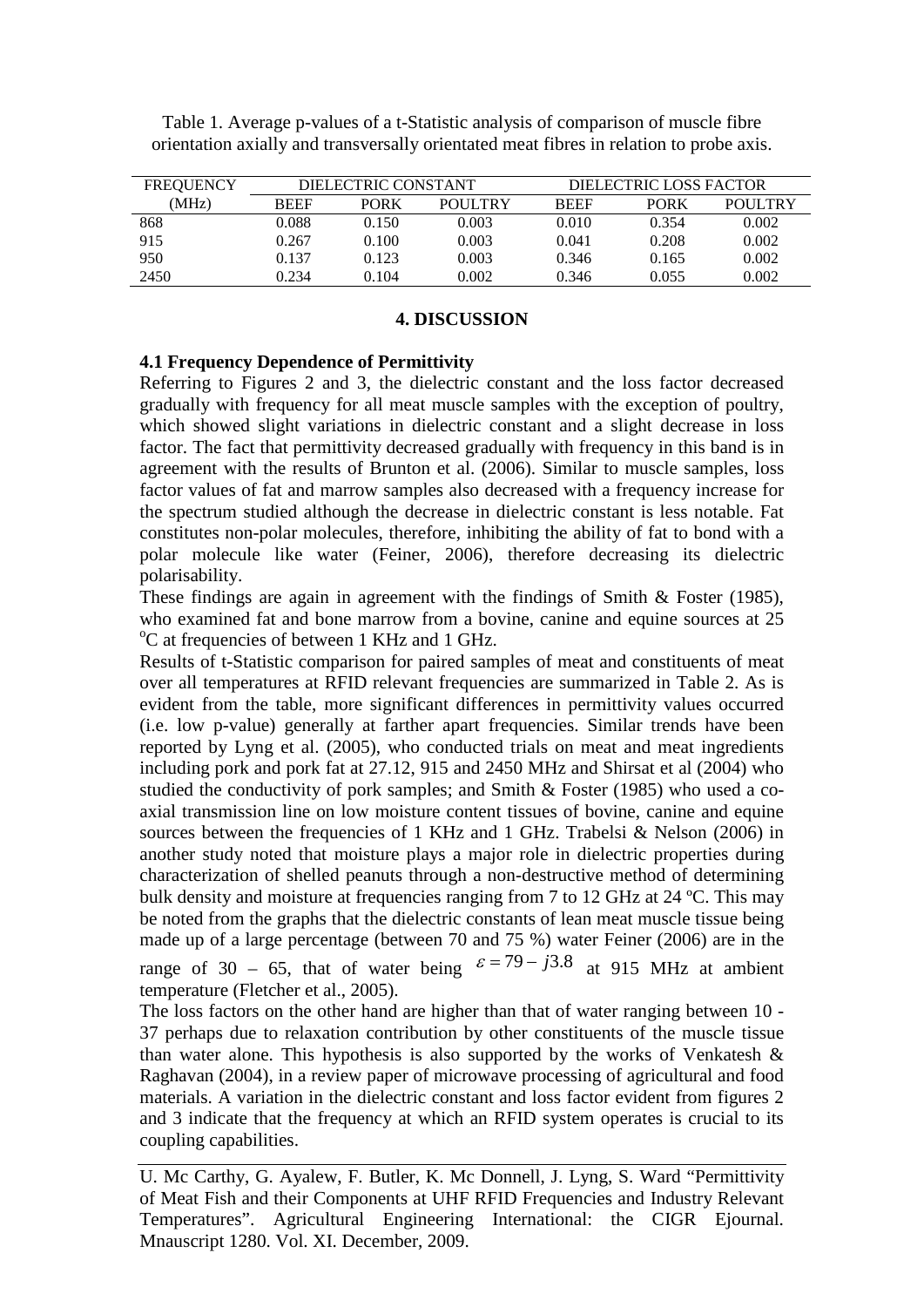### **4.2 Temperature Dependence of Permittivity**

Referring to Figures 6 and 7 there is a steady increase in the dielectric constant of muscle over the given temperatures. Fat and marrow on the other hand decrease in value between – 12 °C and 7 °C and then increase sharply. A similar trend is observed for the corresponding loss factor in Figure 7. Generally the dielectric constant (Figures 4 and 6) and loss factor (Figures 5 and 7) increased with temperature for muscle and marrow, the latter significantly above 25 ºC. The rate of increase of the loss factor for muscle was greater at higher temperatures. Fat, however, exhibited a peak at 25 ºC with a subsequent decrease to a lesser value at 40 ºC than those at lower temperatures. This increase at 25 ºC and subsequent decrease in both dielectric constant and loss factor of fat samples may be partially explained through the change of phase fat undergoes at about 20 ºC (Tocci & Mascheroni, 1998; Grisham & Barnett, 1973). This trend is less evident in the loss factor values (Figures 5 and 7). The increase is less accentuated in the Tocci and Mascheroni trial as the temperature ranged from  $-40$  to  $+40$  °C which differs from the present trial of  $-18$  to  $+40$  °C. The pattern of increase in dielectric constant and loss factor agree with the findings of Sipahioglu et al (2003) in trials conducted on ham and also reinforced by Ryynänen (1995) in a review of the electromagnetic properties of food materials.

### **4.3 Fibre Orientation Dependence of Permittivity**

Table 1 provides the summary of comparison of t-Statistic for paired samples of the dielectric constants and loss factors of samples in relation to fibre orientation, at different frequencies. The effect of fibre orientation was observed to be insignificant in a majority of cases ( $p \ge 0.05$ ) in beef and pork samples perhaps due to the pattern of fields near the open ended probe whereby regardless of the general orientation of meat muscle fibers, part of the electric field lines pass partially along the axes and partially perpendicular to the axes of the fibres. Poultry on the other hand exhibited statistically significant effects of fiber orientation  $(p 1 \%)$ , and the effect of the electric fields passing through both modes of orientation seems negligible. Results of Brunton et al (2006) who conducted fibre orientation trials on beef biceps femoris muscle during cooking from  $5 - 85$  °C at 27.12, 915 and 2450 MHz found beef muscle orientation to be insignificant similar in most part to the findings of this trial. Bircan & Barringer (2002), stated significant differences do exist in relation to fibre orientation in beef and pork through trials conducted on beef, chicken, salmon and perch using an open ended coaxial probe. Bodakian & Hart (1994) conducted trials on beef and chicken using a low frequency (1 Hz to 1 MHz) impedance analyzer and observed orientation significance. Further studies of the effect of orientation on permittivity is required to conclusively determine the effect of fibre orientation, perhaps using other permittivity measurement techniques such as a rectangular resonant cavity.

### **4.4 Compositional Dependence of Permittivity**

Moisture content is one of the main factors affecting the dielectric properties of food followed by fat content (Bircan & Barringer, 2002). It can be seen in Figures 2 and 3 that there is an obvious difference in the dielectric values of muscle and fat and this trend is also visible from Table 2. Carcass fat contains 80 – 85 % triacylglycerol fat, 5 – 10 % moisture and around 10 % connective tissue, by weight. Pork has a high fat

U. Mc Carthy, G. Ayalew, F. Butler, K. Mc Donnell, J. Lyng, S. Ward "Permittivity of Meat Fish and their Components at UHF RFID Frequencies and Industry Relevant Temperatures". Agricultural Engineering International: the CIGR Ejournal. Mnauscript 1280. Vol. XI. December, 2009.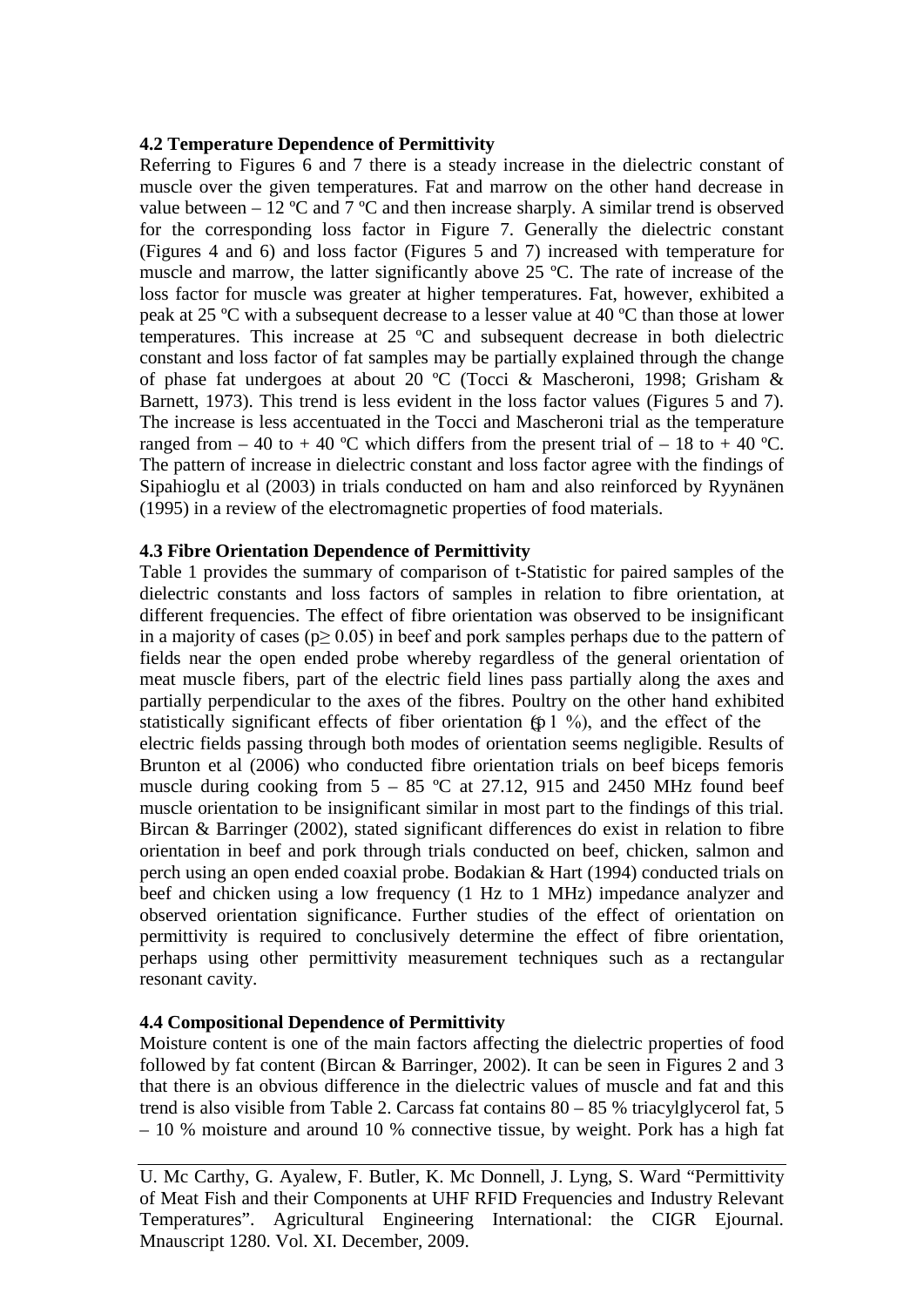content  $9 - 11$  % compared to beef with 4.8 % and chicken containing 4.7 %. Fat is composed of non-polar molecules, therefore, inhibiting the ability of fat to bond with polar molecules like water Feiner (2006), hence keeping its dielectric properties low in value. Figures 2 and 3 show a clear difference between the dielectric properties of muscle compared to that of either fat or marrow. Table 2 confirms that significant differences exist in terms of dielectric constant and dielectric loss factor values between muscle and either fat or marrow irrespective of frequency used. This may be due to the considerable difference in moisture between muscle Price & Schweigert (1971) and fat (Feiner, 2006). Marrow may contain up to 93 % fat (Gerrard, 1977) which may lead to the assumption that fat content of a substance has a crucial role to play in its dielectric properties as it will inhibit its water binding capabilities, and as a result, its water content.

The naturally occurring protein contents of beef, pork and poultry lean muscle are 20 – 22 %, 19 – 20 % and 20 – 23 %, respectively, by weight (Varnam & Sutherland, 1995). Moisture, like protein is directly comparable in samples of beef, pork and poultry as  $70 - 73$  %,  $68 - 70$  % and 73 %, respectively, by weight. There is a clear difference between the fat content of pork muscle compared to beef and poultry yet these muscle samples contain similar moisture content to that of pork. Although it has been stated that both moisture and fat have an important role to play in dielectrics it can be seen that moisture is a dominant factor as beef, pork and poultry contain similar moisture contents yet differing fat contents resulting in closely clustered dielectric properties.

### **5. CONCLUSION**

The permittivity of meat and its components is affected by a number of different factors including frequency, temperature, sample composition and in some cases muscle fibre orientation. These findings lead to the conclusion that at typical temperatures during processing the variation in the dielectric properties of meat will lead to a theoretical variation in the coupling capabilities of a UHF RFID system. A variation in the composition of a particular sample (muscle:fat:bone) will also vary the tag-to-reader coupling capabilities and it is believed that the data presented will be useful for the design and/or application of tag inlays in the and be an aid to the traceability of meat along the supply chain.

Future research will incorporate the use of a UHF RFID system to determine the readability of RFID tags on actual packaged meat samples, and non-parametric comparison with computer simulated detectability using dielectric properties reported in this work.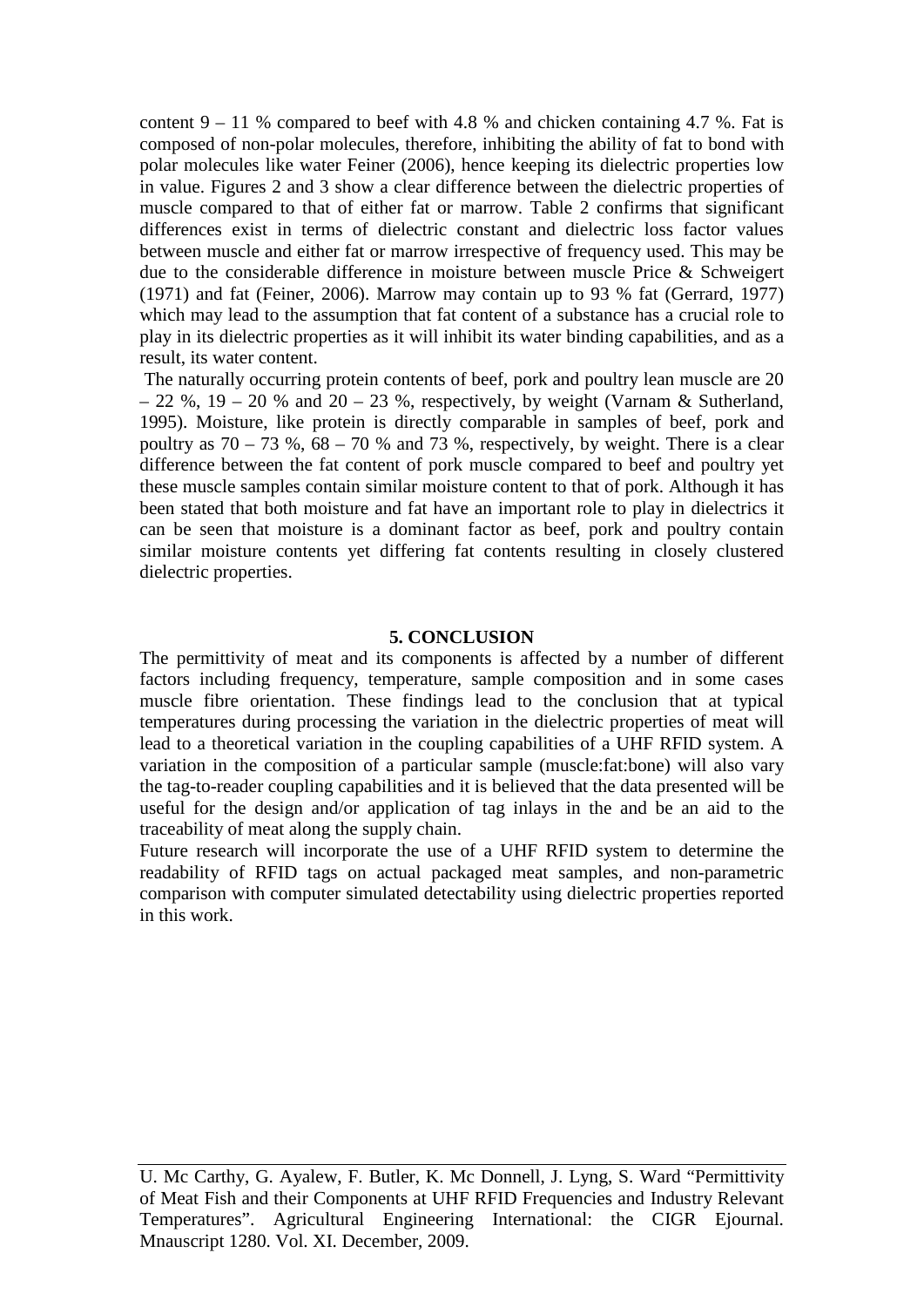Table 2. Mean p-values of paired sample t-statistic comparison over all temperatures of dielectric constant and loss factor of meat constituents at nrm<sub>-1</sub>

|          |                | 붑             |         |                 |                  |                         |                  |                         | 놂                       |                | 티점                      | 찞               |                   |         |                                    | 뉢              | FK      | 히       | 쭚       |                   |                      |              | 놂                  | 푔             | 뇌       | 箆           |                 |                    |
|----------|----------------|---------------|---------|-----------------|------------------|-------------------------|------------------|-------------------------|-------------------------|----------------|-------------------------|-----------------|-------------------|---------|------------------------------------|----------------|---------|---------|---------|-------------------|----------------------|--------------|--------------------|---------------|---------|-------------|-----------------|--------------------|
|          | 崮              |               | تى "    |                 |                  |                         | 못 본 또 黑못 "       | š                       | 0.85                    |                | 888                     | 0.45            | $\circ$           | 품 / E u | $\overline{M}$                     | 0.52           | 0.05    | 0.99    | 0.46    | $\circ$           | $\circ$<br>齿<br>Ka u | $\circ$<br>š |                    | 0.01          | 0.08    | $rac{8}{2}$ | ⊸∣              | 동 K u              |
|          |                | 面記            |         |                 |                  |                         |                  |                         | $\circ$                 |                | 0.47                    | 0.83            | $\circ$           |         | $\circ$ $\circ$<br>$\circ$ $\circ$ | $\circ$        | $\circ$ | 0.01    | 0.01    | ۰                 | $\circ$              | $\circ$      | $\circ$<br>$\circ$ | $\circ$       | 이       | $\circ$     | $\circ$         | $\circ$<br>$\circ$ |
|          | 히              |               |         |                 |                  |                         |                  |                         | $\circ$                 |                | $\circ$ $\circ$ $\circ$ | ø               | $\circ$           |         | $\circ$ $\circ$                    | $\circ$        | $\circ$ | $\circ$ | $\circ$ | $\circ$           | $\circ$              | $\circ$      | $\circ$            | $\circ$       | $\circ$ | $\circ$     | $\circ$         | $\circ$            |
| 868 MHz  | 53             |               |         |                 |                  |                         |                  |                         | $\circ$                 |                | 8 a                     |                 | $\circ$ $\circ$   |         | $\circ$ $\circ$                    | 0.03           | 이       | $\circ$ | $\circ$ | $\circ$           | $\circ$              | $\circ$      | $\circ$            |               | $\circ$ | $\circ$     |                 | o)                 |
|          | 面 u            |               |         |                 |                  |                         |                  |                         | $\circ$                 |                | $\circ$ $\circ$ $\circ$ |                 | 0.62              | $\circ$ | 0.01                               | $\circ$        | $\circ$ | $\circ$ | $\circ$ | 0.83              | $\circ$              | 0.01         | 0.22               | əļ<br>$\circ$ | 이       | $\circ$     | 0.22<br>$\circ$ | $\circ$            |
|          | $K_{\mu}$      | İA            |         |                 |                  |                         |                  |                         | $\circ$                 |                | $\circ$ $\circ$ $\circ$ |                 | $\mathbf{S}$<br>ø |         | $\frac{0.63}{0.07}$                | $\circ$        | $\circ$ | $\circ$ | $\circ$ | $\mathbb{Z}$<br>ø | $\circ$              | 0.01         | 0.27               | $\circ$       | $\circ$ | $\circ$     | 0.27            | 0.84               |
|          | NW <sub></sub> |               |         |                 |                  |                         |                  |                         | $\circ$                 | $\circ$        |                         | $\circ$ $\circ$ | 0.07              | 0.04    | $\circ$                            | $\circ$        | $\circ$ | $\circ$ | $\circ$ | $\circ$           | 0.05                 | 0.8          | 0.01               | $\circ$       | ol      | $\circ$     | 0.01            | 0.03               |
|          | 눕              | 0.78          | 0.08    | 0.18            | 8                | $\circ$                 |                  |                         |                         | ى؟             |                         |                 |                   |         |                                    | 0.38           | 0.03    | 0.85    | 0.55    | $\circ$           | 이                    | $\circ$      | $\circ$            | 0.22          | 0.36    | 0.33        | $\circ$         |                    |
|          | 레              | 0.02          |         | $rac{8}{0}$     | 0.33             | $\circ$                 |                  | $\circ$ $\circ$<br> 0 0 | ىئ                      |                |                         |                 |                   |         |                                    | $\overline{5}$ | $\circ$ | 0.15    | 0.04    | $\circ$           | $\circ$              | $\circ$      | $\circ$            | $\circ$       | $\circ$ | $\circ$     | $\circ$         | $\circ$<br>$\circ$ |
|          | E              | 0.13          | 0.8     | $\circ$         | 0.5              | $\circ$                 | $\circ$          | $\circ$                 |                         |                |                         |                 |                   |         |                                    | $\circ$        | $\circ$ | $\circ$ | $\circ$ | $\circ$           | ۰                    | $\circ$      | $\circ$            | $\circ$       | $\circ$ | $\circ$     | $\circ$         | $\circ$            |
| 915 MHz  | 뜂              | 89            | 11/0    | 0.83            |                  | $\circ$ $\circ$         | $\circ$          | $\circ$                 |                         |                |                         |                 |                   |         |                                    | 8<br>ó         | $\circ$ | 0.04    | $\circ$ | $\circ$           | $\circ$              | $\circ$      | $\circ$            | $\circ$       | $\circ$ | $\circ$     | $\circ$         | $\circ$            |
|          | 苗山             | $\circ$       | $\circ$ | $\circ$         |                  | 0 0                     | $\circ$          | $\mathbf{z}$<br>ø       |                         |                |                         |                 |                   |         |                                    | $\circ$        | $\circ$ | $\circ$ | $\circ$ | <b>B.SC</b>       | $\circ$              | 0.01         | 0.21               | $\circ$       | ۰I      | $\circ$     | 0.21            | $\circ$            |
|          | ăμ             | ŏ۱            | $\circ$ |                 | 0 0              | 0.22                    | 0.9              |                         | $\sqrt[4]{\frac{2}{5}}$ |                |                         |                 |                   |         |                                    | $\circ$        | $\circ$ | ۰I      | $\circ$ | 0.07              | 0.03                 | 0.05         | 0.28               | $\circ$       | ۰I      | $\circ$     | 0.28            | 34                 |
|          | š              | $\circ$       | $\circ$ | $\circ$         | $\circ$          | 0.52                    | $^{0.43}$        | $\circ$                 |                         |                |                         |                 |                   |         |                                    | $\circ$        | ۰       | $\circ$ | $\circ$ | $\circ$           | 0.08                 | 0.03         | $\circ$            | o)            | $\circ$ | $\circ$     | $\circ$         | $\frac{3}{2}$      |
|          | 뇖              | 0.64          | 0.05    | $\frac{3}{2}$   | 0.32             | $\circ$                 |                  | 0 0                     | $\frac{6}{3}$           | 0.09           | 0.23                    | 0.39            | $\circ$           |         | $\circ$ $\circ$                    |                | ₩       |         |         |                   | ∍                    |              | $\circ$            | 0.22          | 0.36    | 0.33        | $\circ$         | $\circ$            |
|          | 뙷              | 0.01          | 0.01    | 0.48            | 0.39             | $\circ$                 |                  | $\circ$ $\circ$         | 0.05                    | 0.97           | 0.86                    | 0.67            | $\circ$           |         | $\circ$ $\circ$                    | ستآ            |         |         |         |                   |                      |              | $\circ$            | S.<br>ø       | 0.17    | 0.15        | $\circ$         | ۰                  |
|          | 缸              | 히             | 0.79    |                 | $\frac{0}{0.57}$ | $\circ$                 |                  | 0                       | 0.15                    | $\frac{8}{10}$ | 0.01                    | 0.74            | $\circ$           |         | 0                                  |                |         |         |         |                   |                      |              | $\circ$            | $\circ$       | oļ      | $\circ$     | $\circ$         | $\circ$            |
| 950 MHz  | 찞              | 0.25          | 0.78    | $\frac{9}{6}$   | 0.23             | o                       |                  | 0 0                     | 0.36                    | 8              | 0.72                    | 0.18            | $\circ$           |         | $\circ$ $\circ$                    |                |         |         |         |                   |                      |              | $\circ$            | $\circ$       | 0.03    | $\circ$     | ۰               | $\circ$            |
|          | ا¥ سا          | $\circ$       |         | $\circ$ $\circ$ |                  | $\circ$ $\circ$         | 0.34             | 0.5                     | $\circ$                 |                | $\circ$ $\circ$         | $\circ$         | $\circ$           |         | 0.47                               |                |         |         |         |                   |                      |              | 0.36               | $\circ$       | οj      | $\circ$     | 0.36            | $\circ$            |
|          | Ă۳             | $\circ$       | $\circ$ |                 |                  | $\circ$ $\circ$ $\circ$ | 0.15             | 0.38                    | $\circ$                 |                | $\circ$ $\circ$         | $\circ$         | $\circ$           | $\circ$ | $\frac{8}{9}$                      |                |         |         |         |                   |                      |              | $\circ$            | $\circ$       | ö       | $\circ$     | $\circ$         | 堰<br>ø             |
|          | WW.            | $\circ$       | $\circ$ | $\circ$         | $\circ$          | 8                       | 0.52             | $\circ$                 | $\circ$                 | $\circ$        | $\circ$                 | $\circ$         | 0.68              | 0.54    | $\circ$                            |                |         |         |         |                   |                      |              | $\circ$            | $\circ$       | $\circ$ | $\circ$     | $\circ$         | 0.03               |
|          | 旨              | ۰I            |         |                 |                  | $\circ$ $\circ$ $\circ$ |                  | $\circ$ $\circ$         | $\circ$                 |                | 0 0                     | 0.DT            | $\circ$           |         | 0 0                                | $\circ$        | $\circ$ | $\circ$ | $\circ$ | $\circ$           | $\circ$              | $\circ$      |                    | ىية           |         |             |                 |                    |
|          | FK.            | ۰I            | $\circ$ | $\circ$         | $\circ$          | $\circ$                 | $\circ$          | $\circ$                 | $\circ$                 | $\circ$        | $\circ$                 | $\circ$         | $\circ$           |         | 0                                  | 이              | $\circ$ | $\circ$ | $\circ$ | ۰                 | $\circ$              | $\circ$      | w                  |               |         |             |                 |                    |
|          | E              | $\circ$       | $\circ$ | $\circ$         | $\circ$          | $\circ$                 | $\ddot{\circ}$   | $\circ$                 | $\circ$                 | ۰I             | $\circ$                 | $\circ$         | $\circ$           |         | 0                                  | $\circ$        | $\circ$ | $\circ$ | ö       | $\circ$           | $\circ$              | $\circ$      |                    |               |         |             |                 |                    |
| 2450 MHz | 옚              | $\frac{1}{2}$ | $\circ$ | $\circ$         |                  | $\circ$ $\circ$         |                  | $\circ$ $\circ$         | $\circ$                 | $\circ$        | $\circ$                 | $\circ$         | $\circ$           |         | $\circ$ $\circ$                    | $\circ$        | $\circ$ | $\circ$ | $\circ$ | $\circ$           | $\circ$              | $\circ$      |                    |               |         |             |                 |                    |
|          | 齿 u            | ۰I            | $\circ$ | $\circ$         | $\circ$          | 0.02                    | $\circ$          | 0.59                    | $\circ$                 |                | $\circ$ $\circ$         | $\circ$         | 0.26              | $\circ$ | 0.56                               | 이              | $\circ$ | $\circ$ | $\circ$ | $\circ$           | $\circ$              | 0.69         |                    |               |         |             |                 |                    |
|          | Eш.            | 이             | G       | o               | $\circ$          | $\circ$                 | ۰                | $\circ$                 | $\circ$                 | $\circ$        | $\circ$                 | $\circ$         | 0.12              |         | 33.5                               | ۰I             | $\circ$ | $\circ$ | $\circ$ | S<br>ø            | $\circ$              | 0.55         |                    |               |         |             |                 |                    |
|          | š              | o             | $\circ$ | $\circ$         | $\circ$          | 0.5                     | $\overline{0.4}$ | 0.DA                    | $\circ$                 | $\circ$        | $\circ$                 | $\circ$         | 0.51              | 0.41    | 0.38                               | $\circ$        | $\circ$ | $\circ$ | ۰       | 0.44              | 34                   | $\circ$      |                    |               |         |             |                 |                    |

U. Mc Carthy, G. Ayalew, F. Butler, K. Mc Donnell, J. Lyng, S. Ward "Permittivity of Meat Fish and their Components at UHF RFID Frequencies and Industry Relevant Temperatures". Agricultural Engineering International: the CIGR Ejournal. Mnauscript 1280. Vol. XI. December, 2009.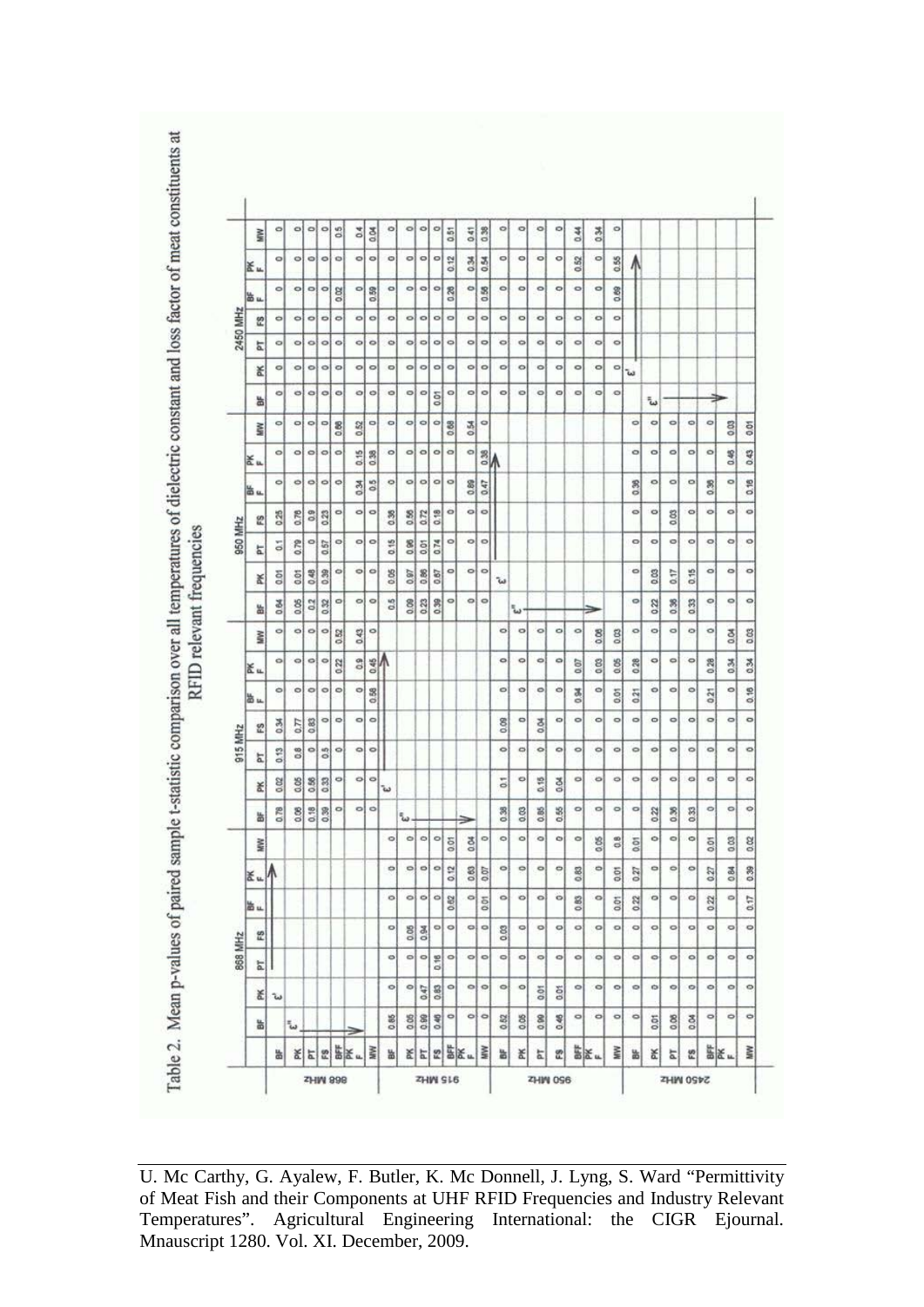#### **6. ACKNOWLEDGEMENTS**

This study was carried out with the support of the Irish Department of Agriculture and Food under the FIRM project 04/R&D/D/294, and Σ-chain: European Commission 6th Framework Programme through the Key Action "Strengthening the European Research Area, Food Quality and Safety", Contract No. FP6-518451

#### **7. REFERENCES**

- Ayalew, G., Mc Carthy, U., Mc Donnell, K., Butler, F., Mc Nulty, P. B. & Ward, S. M. (2006). Electronic tracking and tracing in food and feed traceability. Logforum, 2(2).
- Bircan, C. & Barringer, S. A. (2002). Determination of protein denaturation of muscle foods using the dielectric properties. Journal of Food Science, 67(1), 202-205.
- Bodakian, B. & Hart, F. X. (1994). The dielectric properties of meat. Dielectrics and Electrical Insulation, IEEE Transactions on, 1(2), 181-187.
- Brunton, N. P., Lyng, J. G., Zhang, L. & Jacquier, J. C. (2006). The use of dielectric properties and other physical analyses for assessing protein denaturation in beef biceps femoris muscle during cooking from 5 to 85 °C. Meat Science, 72(2), 236-244.
- Chow, H. K. H., Choy, K. L., Lee, W. B. & Lau, K. C. (2006). Design of a RFID case-based resource management system for warehouse operations. Expert Systems with Applications, 30(4), 561-576.
- EuropeanCommission (2004). REGULATION (EC) No 853/2004 OF THE EUROPEAN PARLIMENT AND OF THE COUNCIL of 29 April 2004 laying down specific hygiene rules for food of animal origin. UNION, T. C. O. T. E. (ed.): Official Journal of the European Communities.
- Feiner, G. (2006). Meat products handbook: practical science and technology. Meat products handbook: practical science and technology, 648 pp.
- Finkenzeller, K. (2003). RFID Handbook Fundamentals and Applications in Contactless Smart Cards and Identification, West Sussex: John Wiley & Sons Inc.
- Fletcher, R., Marti, U. P. & Redemske, R. (2005). Study of UHF RFID signal propagation through complex media. In Antennas and Propagation Society International Symposium, 2005 IEEE, Vol. 1B, pp. 747-750 vol. 741B.
- Gerrard, F. (1977). Meat technology, A practical textbook for student and teacher, London: Northwood publications Ltd.
- Glidden, R., Bockorick, C., Cooper, S., Diorio, C., Dressler, D., Gutnik, V., Hagen, C., Hara, D., Hass, T., Humes, T., Hyde, J., Oliver, R., Onen, O., Pesavento, A., Sundstrom, K. & Thomas, M. (2004). Design of ultra-low-cost UHF RFID tags for supply chain applications. Communications Magazine, IEEE, 42(8), 140- 151.
- Glover, B. & Himanshu, B. (2006). RFID Essentials, USA: O'Reilly Media Inc.
- Grisham, C. M. & Barnett, R. E. (1973). Role of lipid-phase transitions in the regulation of the (sodium + potassium ion)-dependent adenosinetriphosphatase. Biochemistry, 12(14), 2635-2637.
- Intermec (2007). RFID Standards.

U. Mc Carthy, G. Ayalew, F. Butler, K. Mc Donnell, J. Lyng, S. Ward "Permittivity of Meat Fish and their Components at UHF RFID Frequencies and Industry Relevant Temperatures". Agricultural Engineering International: the CIGR Ejournal. Mnauscript 1280. Vol. XI. December, 2009.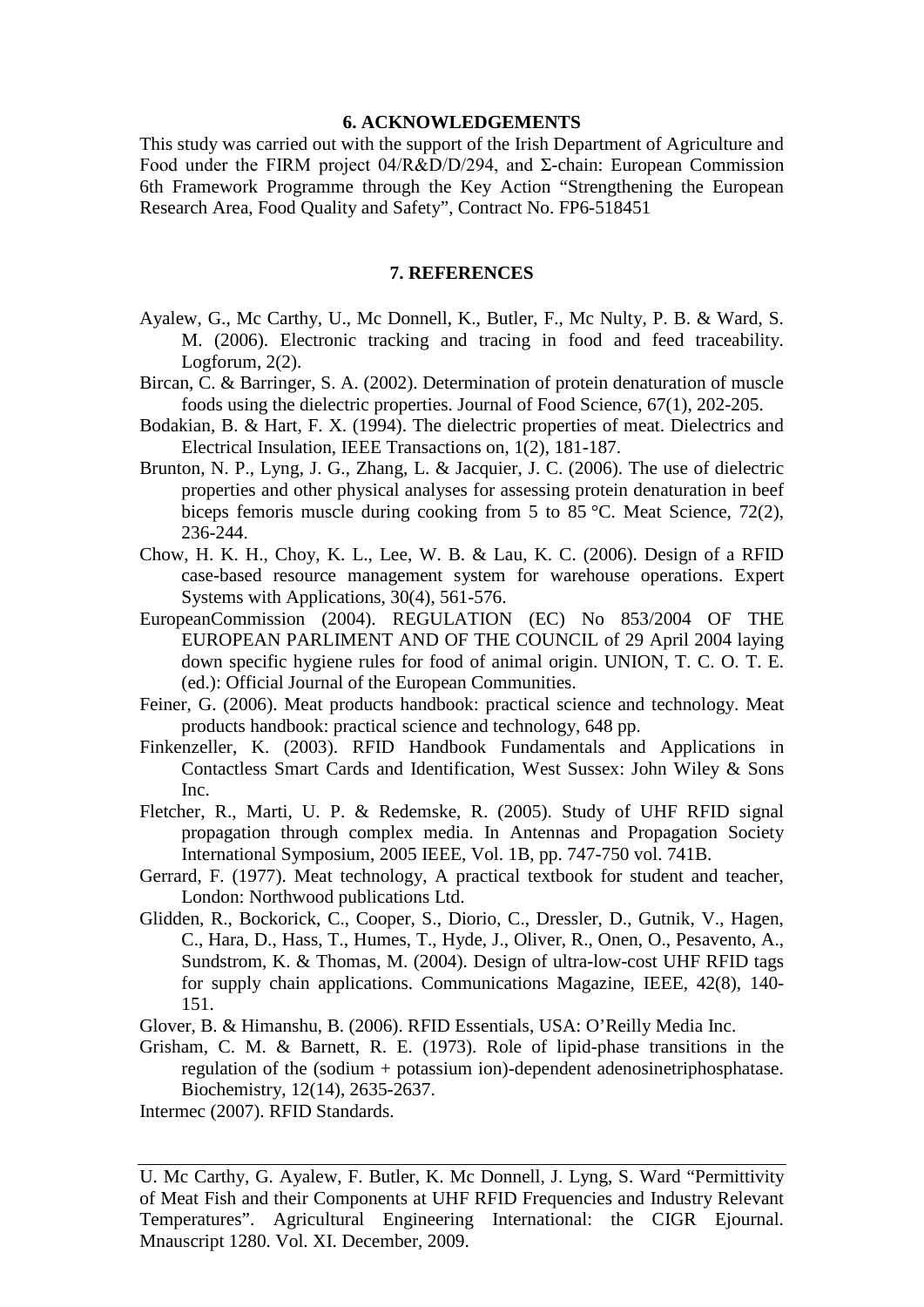- Kampers, F. W. H., Rossing, W. & Eradus, W. J. (1999). The ISO standard for radiofrequency identification of animals. Computers and Electronics in Agriculture, 24(1-2), 27-43.
- Kuang, W. & Nelson, S. O. (1997). Low-frequency dielectric dispersion from ion permeability of membranes. Journal of Colloid and Interface Science, 193(2), 242-249.
- Lahiri, S. (2006). RFID Sourcebook, New Jersey, 07458: Pearsons Plc, IBM Press.
- Lehpamer, H. (2008). RFID Design Principles, MA 02062: Artech House, Inc. .
- Lyng, J. G., Zhang, L. & Brunton, N. P. (2005). A survey of the dielectric properties of meats and ingredients used in meat product manufacture. Meat Science, 69(4), 589-602.
- Mc Carthy, U., Ayalew, G., Butler, F., McDonnell, K. & Ward, S. (2009a). The effects of item composition, tag inlay design, reader antenna polarization, power and transponder orientation on the dynamic coupling efficiency of backscatter ultra-high frequency radio frequency identification. Packaging Technology and Science, 22(4), 241-248.
- Mc Carthy, U., Ayalew, G., Butler, F., McDonnell, K. & Ward, S. (2009b). Impact of reader antenna polarisation, distance, inlay design, conveyor speed, tag location and orientation on the coupling of UHF RFID as applied to modified atmosphere packaged meat. Computers and Electronics in Agriculture, In Press.
- PhilipsSemiconductors (2004). ITEM-LEVEL VISIBILITY IN THE PHARMACEUTICAL SUPPLY CHAIN: A COMPARISON OF HF AND UHF RFID TECHNOLOGIES.
- Price, J. F. & Schweigert, B. S. (1971). The science of meat and meat products, San Francisco: W. H. Freeman and Company.
- Ramo, S., Whinnery, J. R. & Van Duzer, T. (1984). Fields and Waves in Communication Electronics: John Wiley & Sons.
- Ryynänen, S. (1995). The electromagnetic properties of food materials: A review of the basic principles. Journal of Food Engineering, 26(4), 409-429.
- Shirsat, N., Lyng, J. G., Brunton, N. P. & McKenna, B. (2004). Ohmic processing: Electrical conductivities of pork cuts. Meat Science, 67(3), 507-514.
- Sipahioglu, O., Barringer, S. A., Taub, I. & Prakash, A. (2003). Modeling the Dielectric Properties of Ham as a Function of Temperature and Composition. Journal of Food Science, 68(3), 904-909.
- Smith, S. R. & Foster, K. R. (1985). Dielectric properties of low-water-content tissues. Phys. Med. Biol, 30, 965-973.
- Sweeney, P. J. (2007). CompTIA RFID + Study Guide, Indianapolis: Wiley Publishing, Inc.
- Tocci, A. M. & Mascheroni, R. H. (1998). Characteristics of Differential Scanning Calorimetry Determination of Thermophysical Properties of Meats. Lebensmittel-Wissenschaft und-Technologie, 31(5), 418-426.
- Trabelsi, S. & Nelson, S. O. (2006). Nondestructive sensing of bulk density and moisture content in shelled peanuts from microwave permittivity measurements. Food Control, 17(4), 304-311.
- Varnam, A. H. & Sutherland, J. P. (1995). Meat and Meat Products, Technology, Chemistry and Microbiology, London: Chapman & Hall.

U. Mc Carthy, G. Ayalew, F. Butler, K. Mc Donnell, J. Lyng, S. Ward "Permittivity of Meat Fish and their Components at UHF RFID Frequencies and Industry Relevant Temperatures". Agricultural Engineering International: the CIGR Ejournal. Mnauscript 1280. Vol. XI. December, 2009.